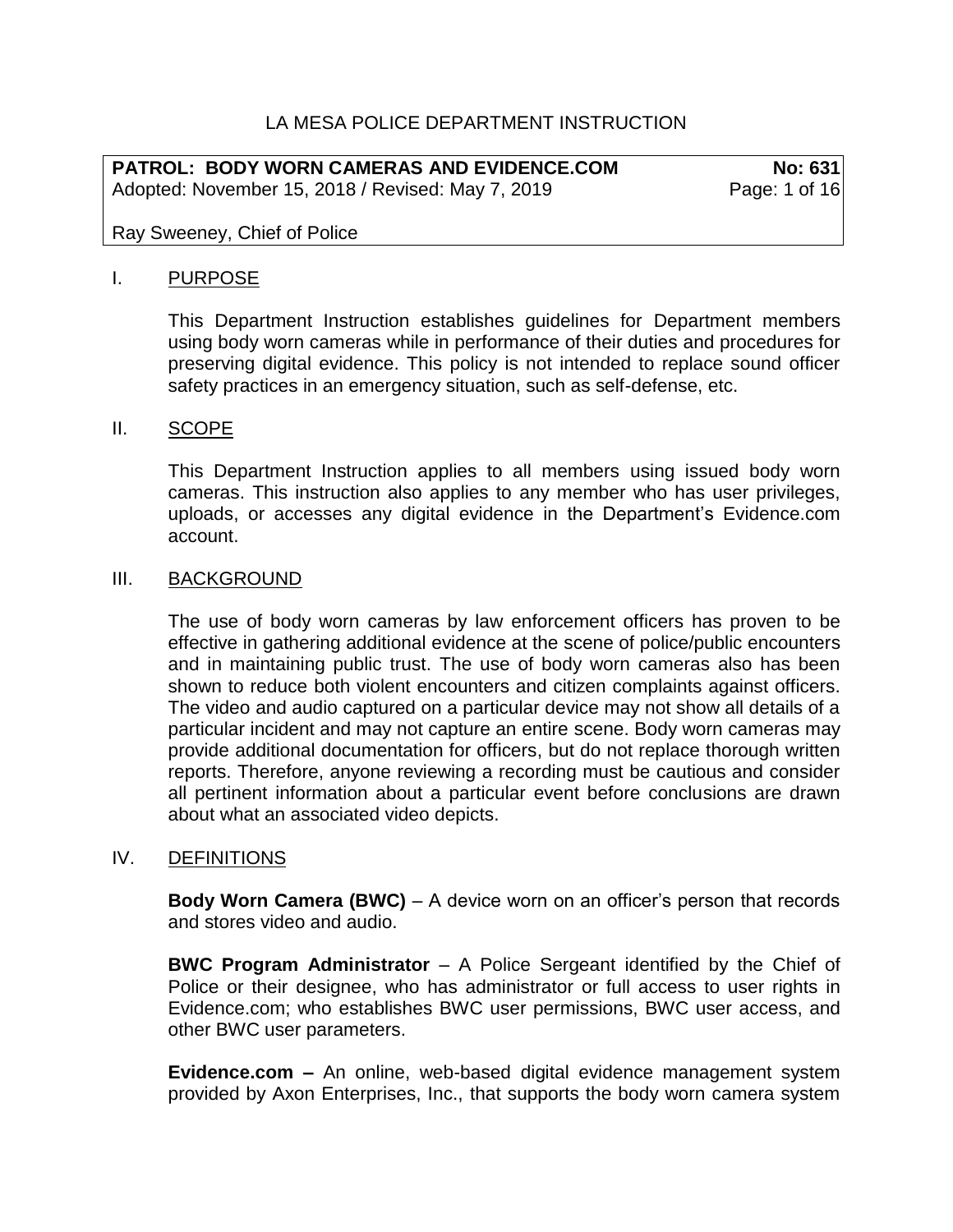in a highly secure environment. This system is used to establish user profiles and permissions, and assigns devices to individual officers. This system, via a docking station or other supporting device, imports video and audio recordings made by a body worn camera. Evidence.com also stores, and maintains a chain of custody on all recordings made by a body worn camera.

**Axon Capture** – A highly secure, mobile evidence collection application provided by Axon Enterprises, Inc. Axon Capture facilitates digital evidence collection separately from BWCs. This application utilizes the native camera, microphone, and internal storage (memory) of a smartphone to collect digital still photos, videos, and audio recordings for evidentiary purposes. Axon Capture allows the user to tag such evidence with metadata and upload that evidence directly and securely to the Department's Evidence.com account.

**Axon View** - A highly secure, mobile application provided by Axon Enterprises, Inc., that supports BWC operation only. Axon View securely pairs with a particular user's BWC. The application allows the user to remotely review recorded video stored only on a paired BWC. The application also allows the user to tag their BWC video files with metadata before the BWC is docked for uploading. Unlike Capture, Axon View does not collect or store any evidence to a device.

**Metadata** – Data that is descriptive in nature about a digital recording. This data may include such information as agency, date, time, officer, officer ID number, incident number, case number and event category.

**Uniformed Assignment** – For purposes of this policy, a uniformed assignment is any time a sworn officer is performing field duties, regardless of their primary assignment (Division/Specialized Unit), and is wearing a police uniform (to include the wearing of a tactical vest) as defined in the Department Rules and Regulations.

## V. PROCEDURE

A. Public and officer safety is paramount in any law enforcement task.

Public and officer safety takes precedence over the initiation of any event recording with a BWC. Officers shall follow existing officer safety policies when conducting enforcement activities as outlined in Department Instructions. Public and officer safety shall be the primary consideration when contacting citizens or conducting enforcement activities, not the recording of an event.

## B. General

1. Only authorized personnel that have been fully trained shall use or be in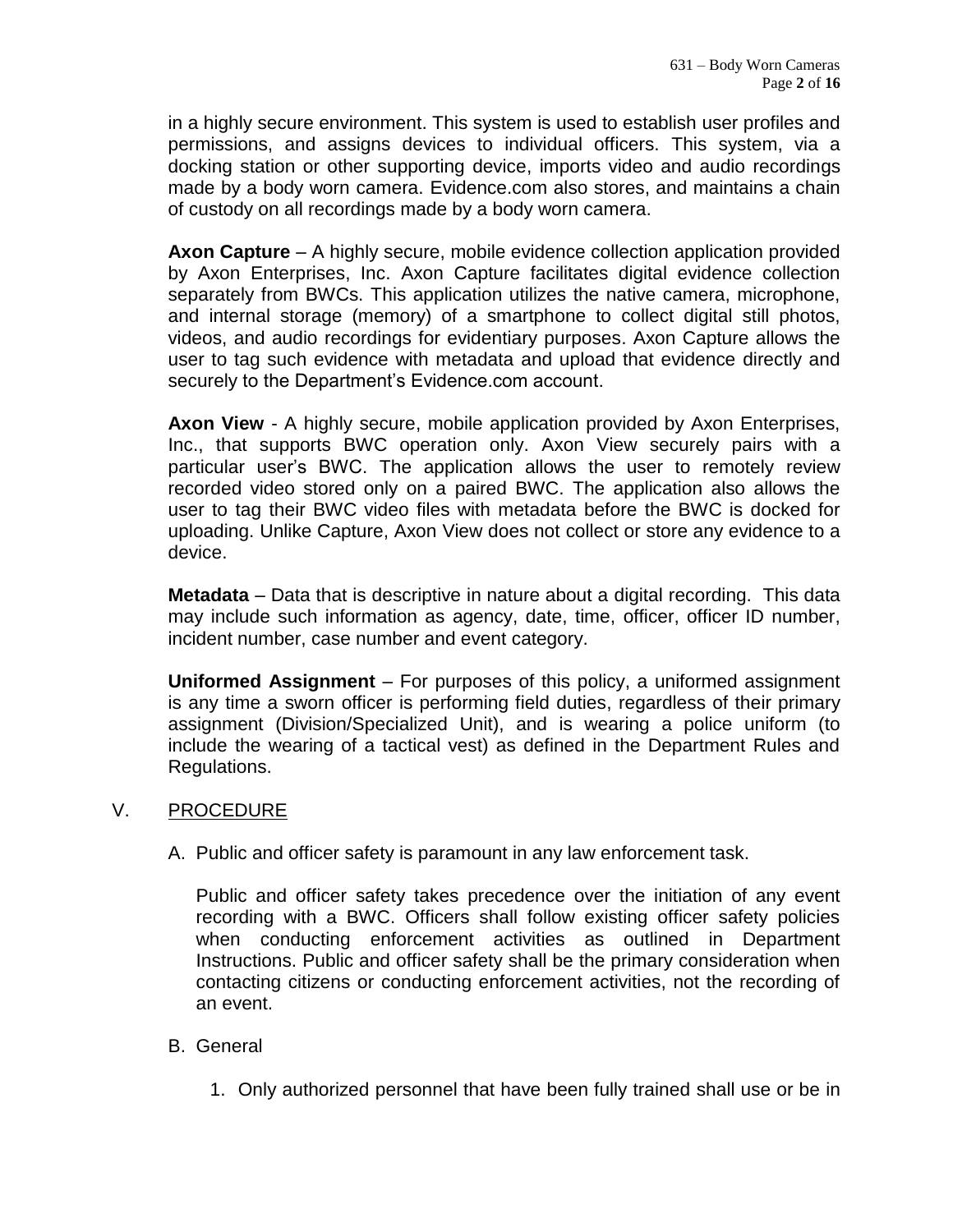possession of a BWC device. Only authorized personnel who have been trained in the use of Evidence.com, and granted user permissions, shall have access to the Department's Evidence.com account.

- 2. BWC equipment, department issued smartphones, and any evidence stored in Evidence.com is for official use only and shall not be used for personal use.
- 3. Officers shall operate the BWC in accordance with the manufacturer's guidelines and Department training, policies and procedures. Officers shall not tamper with or dismantle any hardware or software component of any BWC device.
- 4. Many electronic devices, which include BWCs, and any device synched to the BWC in support of its operation, emit radio waves that could trigger an explosive device. Therefore, BWCs and supporting cellular devices should be powered off completely when an explosive device is suspected to be present.
- 5. The use of any other personal video recording device for the same purpose as a BWC is not authorized without permission from the Chief of Police or designee.
- 6. All digital evidence collected using a BWC or department issued smartphone is considered a record of the Department and is for official use only.
- 7. Only authorized employees shall have access to digital evidence in Evidence.com. Access to items of digital evidence in Evidence.com shall be made from a department owned computer or smart device. Such access shall be made for legitimate law enforcement purposes or authorized administrative purposes only, and on a right to know, need to know basis.
- 8. Any access to digital evidence in Evidence.com requires the reason for access to be annotated in that individual file by the accessing employee for audit trail purposes.
- 9. Accessing, copying, forwarding or releasing any digital evidence for other than official law enforcement use and contrary to this procedure is strictly prohibited. Public release of digital evidence is prohibited unless approved by the Chief of Police or their designee.
- 10.Recordings shall not be used by any member of the Department for the purposes of embarrassment, intimidation or ridicule.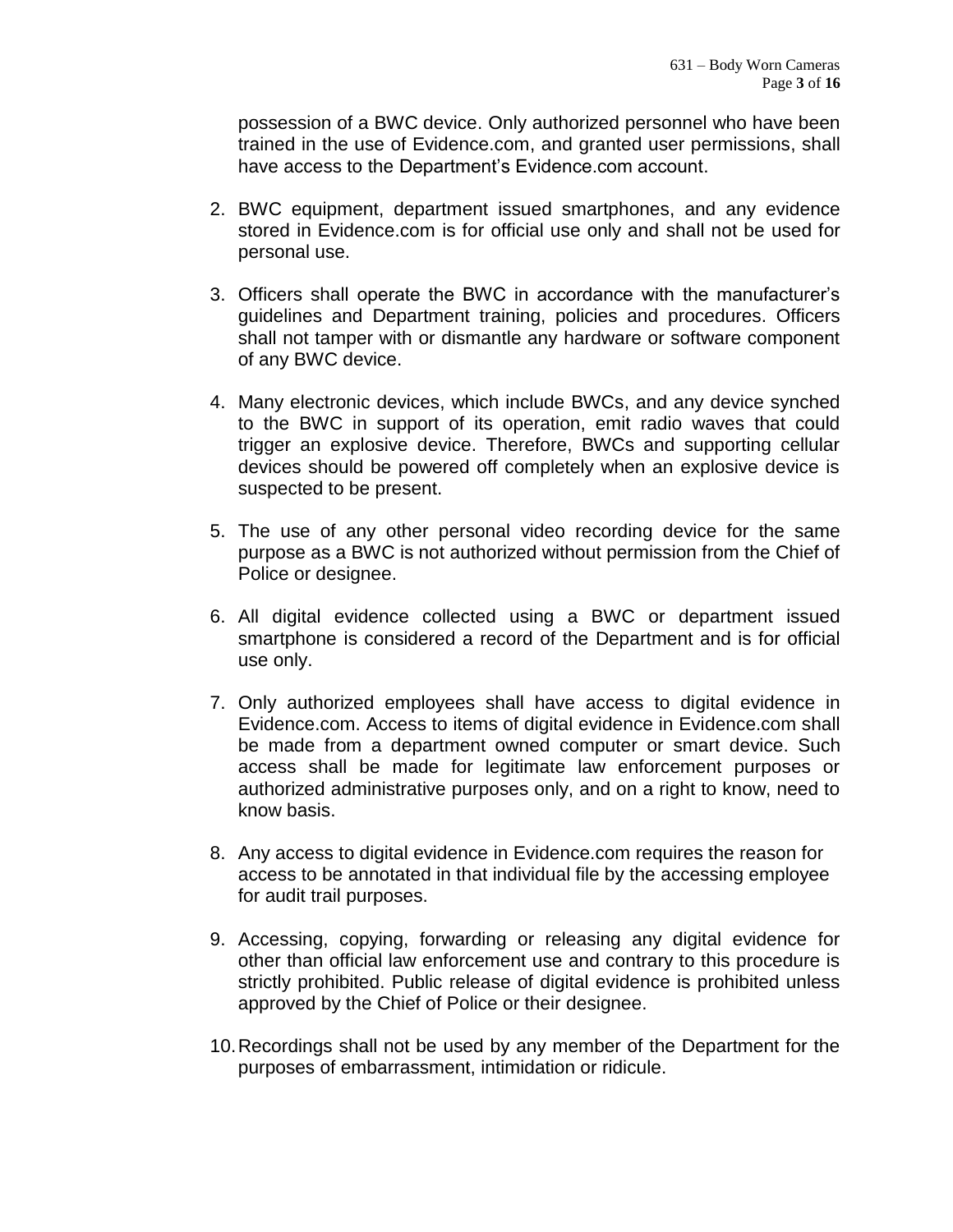- 11.Personal computer equipment, personally owned smartphones, or personally owned software programs shall not be utilized when accessing digital evidence or making authorized copies of digital evidence. Employees are further prohibited from pairing or otherwise using their personal computer, smartphone, smart device, or other personal recording device for any BWC or Evidence.com applications. Using a secondary recording device such as a video camera, cellphone or other device to record or capture digital evidence from Evidence.com, any BWC supporting device, or evidence collected using any department smartphone is strictly prohibited.
- 12.Sharing evidence with any personally owned cellphone from a department smartphone is strictly prohibited.
- C. Modes of Operation for the Axon Body Worn Camera
	- 1. The BWC is equipped with pre-event capture technology. When a BWC is powered on, this technology allows buffered video (not audio), which is captured 30 seconds directly before the initiation of a recording by the wearer, to be attached to the resulting tagged or categorized video and audio recording.
	- 2. Recording is accomplished by pressing the Event Button twice on the face of the BWC. Pressing and holding the Event Button for a period of at least 3 seconds stops the recording of video and audio. Separate activations of the Event Button, as described above, creates separate video and audio recordings.
	- 3. While recording an event, the muting and unmuting of BWC audio is accomplished by pressing and holding the Function Button for at least 3 seconds.

## D. Storage

- 1. When not in use, BWCs shall be stored in a designated docking station.
- 2. In addition to their primary BWC, motor officers who are authorized to ride their assigned motorcycle to and from work will be issued a spare BWC. The spare BWC will be utilized on a rotational basis with the primary BWC to ensure motor officers have the capability to record should any enforcement activity be necessary while commuting to and from work. The unused BWC shall be docked as prescribed above.
- 3. Any exception to this storage policy requires supervisory approval by the employee who wishes to retain their BWC with their assigned equipment. Such situations may include, but are not limited to, pre-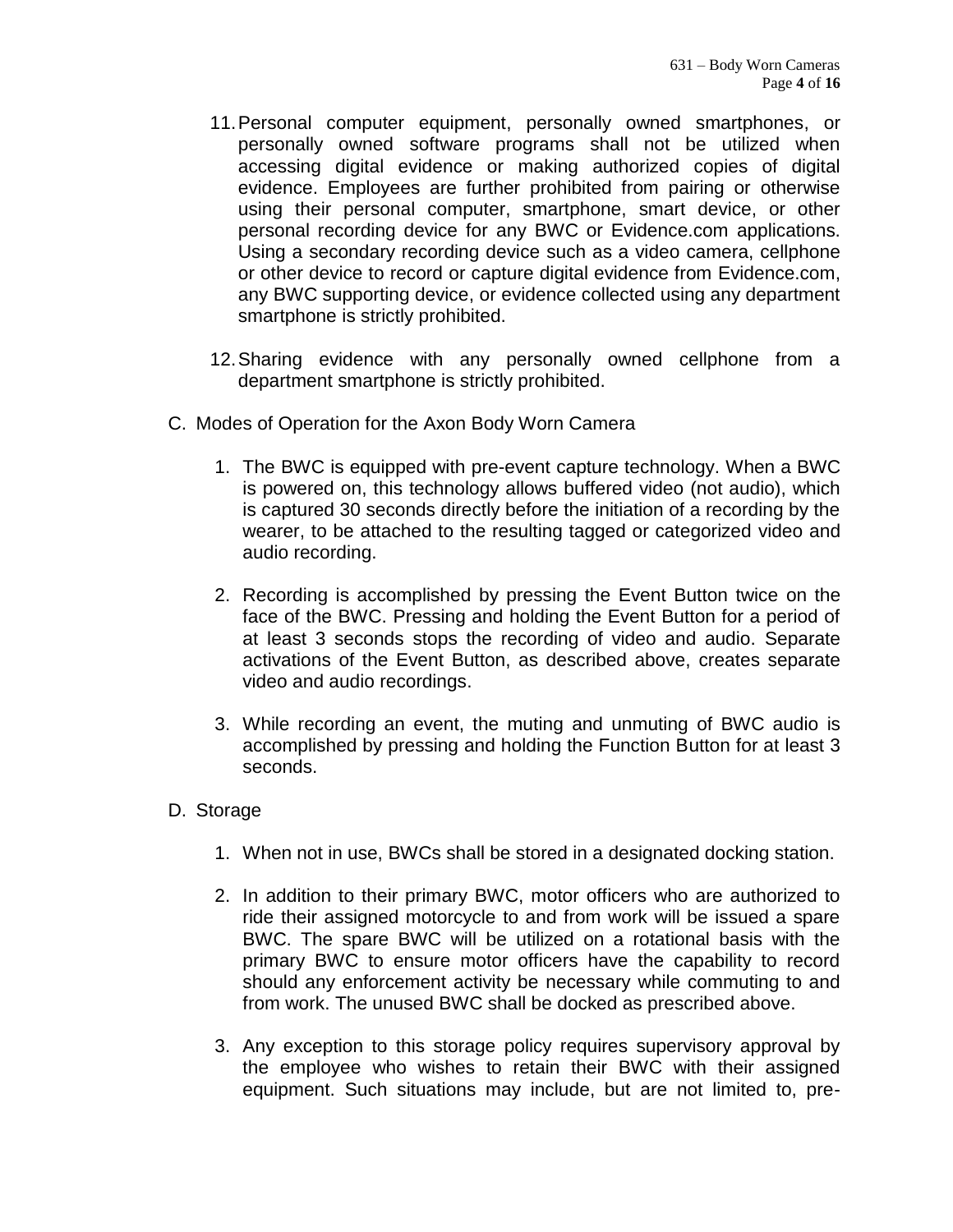planned enforcement activities, anticipated recall events, etc., where returning to the station solely for the retrieval of a BWC would otherwise be impractical, delaying that employee's response to a scene or event. Employees who are permitted to retain their assigned BWC shall ensure the device is sufficiently secured to prevent loss, unauthorized access, or unauthorized use.

- E. Pre-Shift Inspection
	- 1. Officers shall inspect and test their assigned BWC device daily to ensure there is no visual damage and the device appears to be in working order.
	- 2. Any BWC that has visual damage shall be immediately reported to the Field Supervisor or the Program Administrator.
	- 3. BWCs that are found to be inoperable shall be tagged and turned into the Field Supervisor or the Program Administrator as soon as practical. In any case of BWC failure or malfunction, the device shall be reported to the Program Administrator for repair or replacement.
- F. Camera Position
	- 1. Officers shall wear the BWC in a forward facing position that provides for the most effective recording angle for the model provided to the wearer. The BWC shall be positioned so that the wearer may safely activate the camera prior to or during an incident. Officers may remove or adjust the BWC from their normal wearing position if the BWC would better be positioned differently for a specific purpose (i.e. a better camera angle is required to capture a specific incident). Officers shall not intentionally obstruct or obscure the view of their camera while recording.
- G. Advisements about Recordings
	- 1. Private citizens do not have a reasonable expectation of privacy when talking with police officers during the scope of an officer's official duties, even when the contact is in a private residence. Therefore, officers are not required to give notice they are recording. However, if asked, officers shall advise citizens they are being recorded.
	- 2. Officers are not required to initiate or cease recording an event, situation, or circumstance solely at the demand of a citizen.
	- 3. Officers and supervisors involved in the investigation of a complaint against a member of the Department must inform complainants and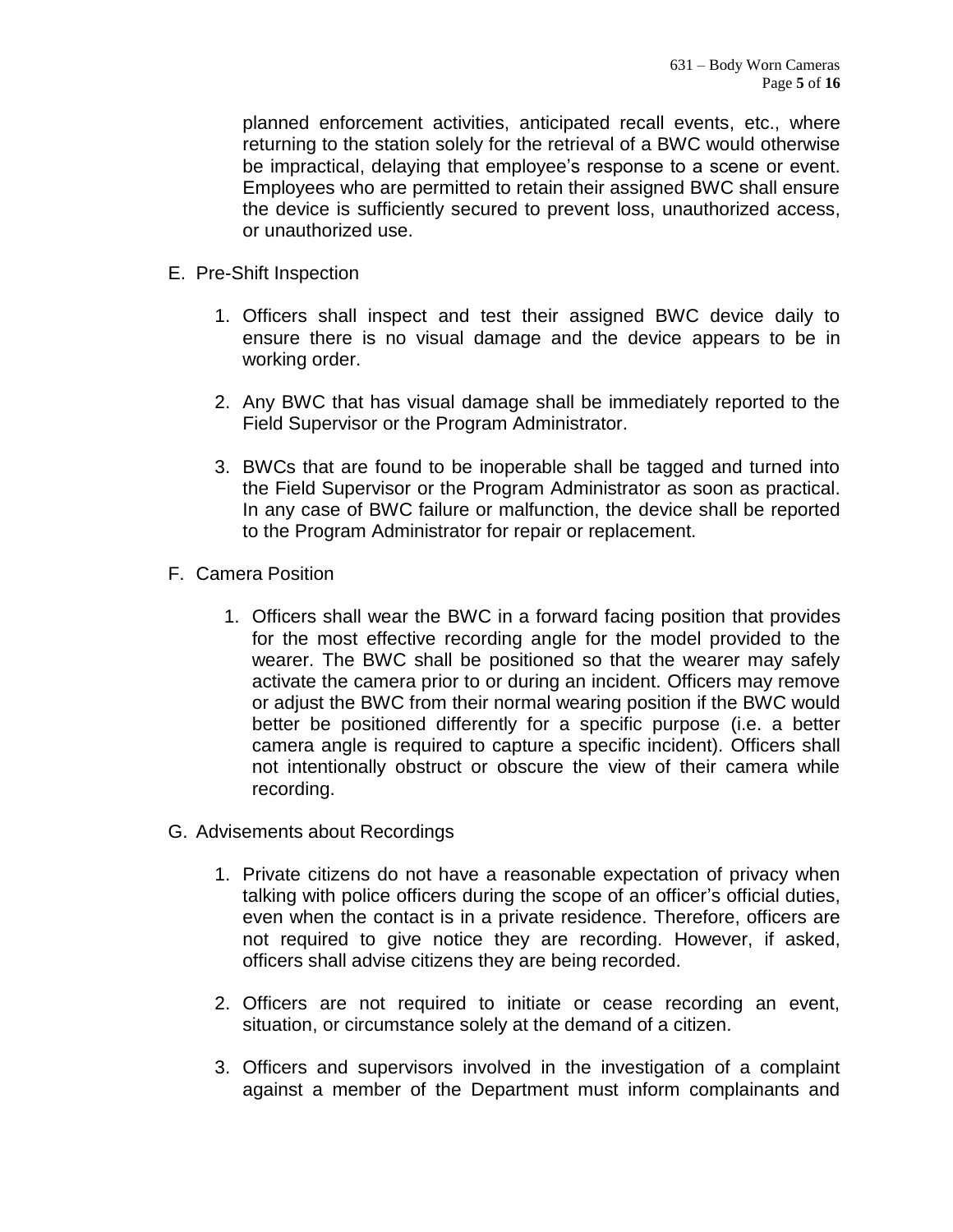witnesses they are being recorded.

H. When and Where to Record

It is the intent of the La Mesa Police Department to record all law enforcement related contacts and other contacts that are deemed appropriate.

All officers issued a BWC are required to wear and use their BWC while working any uniformed assignment and performing field duties. Officers working a plain clothed assignment/detail are exempt from this policy, unless otherwise directed by their immediate supervisor or their designee.

While inside the Department facility (Station), officers should power off their BWC to conserve battery power and to avoid unnecessary or unauthorized recordings. When leaving the Department facility, officers shall keep their BWC powered on to facilitate immediate event recording. Unless it is unsafe, or impractical to do so, or mechanical issues impeding the use of the device are present, officers shall activate their BWCs to record all law enforcement related contacts.

The recording should be started prior to the actual contact with the citizen, or as soon as safely possible thereafter, and continue recording until the contact has concluded. Officers should begin recording prior to arrival on any incident if the call has the potential to involve immediate enforcement action upon their arrival.

- 1. Law Enforcement Related Contacts
	- a. Law enforcement related contacts are any investigative or enforcement activities which include, but are not limited to, the following: radio calls, consensual encounters in which an officer is attempting to develop reasonable suspicion on the subject of the encounter, detentions, field interviews, traffic stops, pedestrian stops, arrests, prisoner transports, courtesy transports, or Code 3 emergency vehicle responses including vehicle pursuits.

Officers shall record any other contact that becomes confrontational or adversarial after initial contact in a situation that would not otherwise require recording. Officers should record any event he or she believes the recording would protect the interests of the officer or the Department.

b. Covering another law enforcement officer or City employee during an enforcement contact including, but not limited to; Community Service Officers (CSO), Parking Control, Animal Control, etc.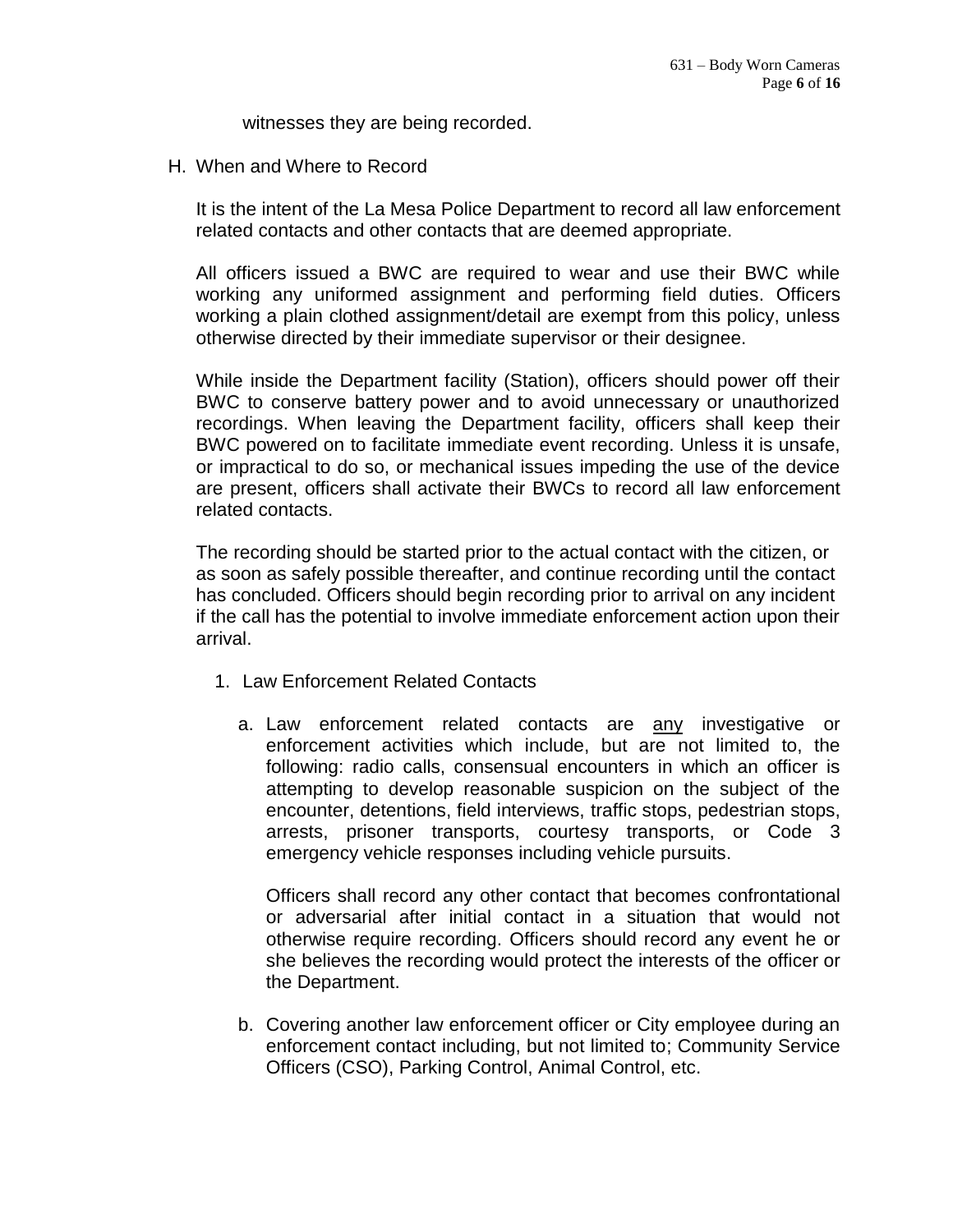- c. The use of BWCs on SRT missions will be at the discretion of the Team Commander or their designee.
- d. The use of BWCs by officers assigned to Specialized Units will be at the discretion of the Unit's Supervisor or their designee.
- 2. Victim and Witness Interviews
	- a. Officers should record all victim and witness statements.
	- b. Officers have the discretion to not record an interview with their BWC while investigating certain sex crimes and child abuse crimes when requested by a victim or parent. The use of alternative forms of recording are encouraged in these cases (digital voice recordings, etc.) to ensure the preservation of statements.
- 3. Suspect Interviews
- a. Officers should fully record suspect interviews.
- b. When recording suspect interviews, officers should ensure they record any admonishments prior to the start of an interview.
- 4. Searches

Uniformed officers shall record during the execution of a search warrant, an arrest warrant, a Fourth Amendment waiver search, or a consent search in which the officer is looking for any person, evidence, or contraband.

5. Special Events

Use of a BWC at a special event is at the discretion of the event supervisor or incident commander.

6. Muting of BWC Audio

It is recognized that officers will need to engage fellow officers and/or supervisors in occasional, confidential conversations while conducting law enforcement related activities. These conversations may involve the discussing of case details, tactical considerations, deployment of personnel or equipment, etc.

In such instances, officers have the discretion of either muting their BWC audio or they may power off their BWC. The officer shall annotate on the recording the reason for muting the BWC audio or stopping the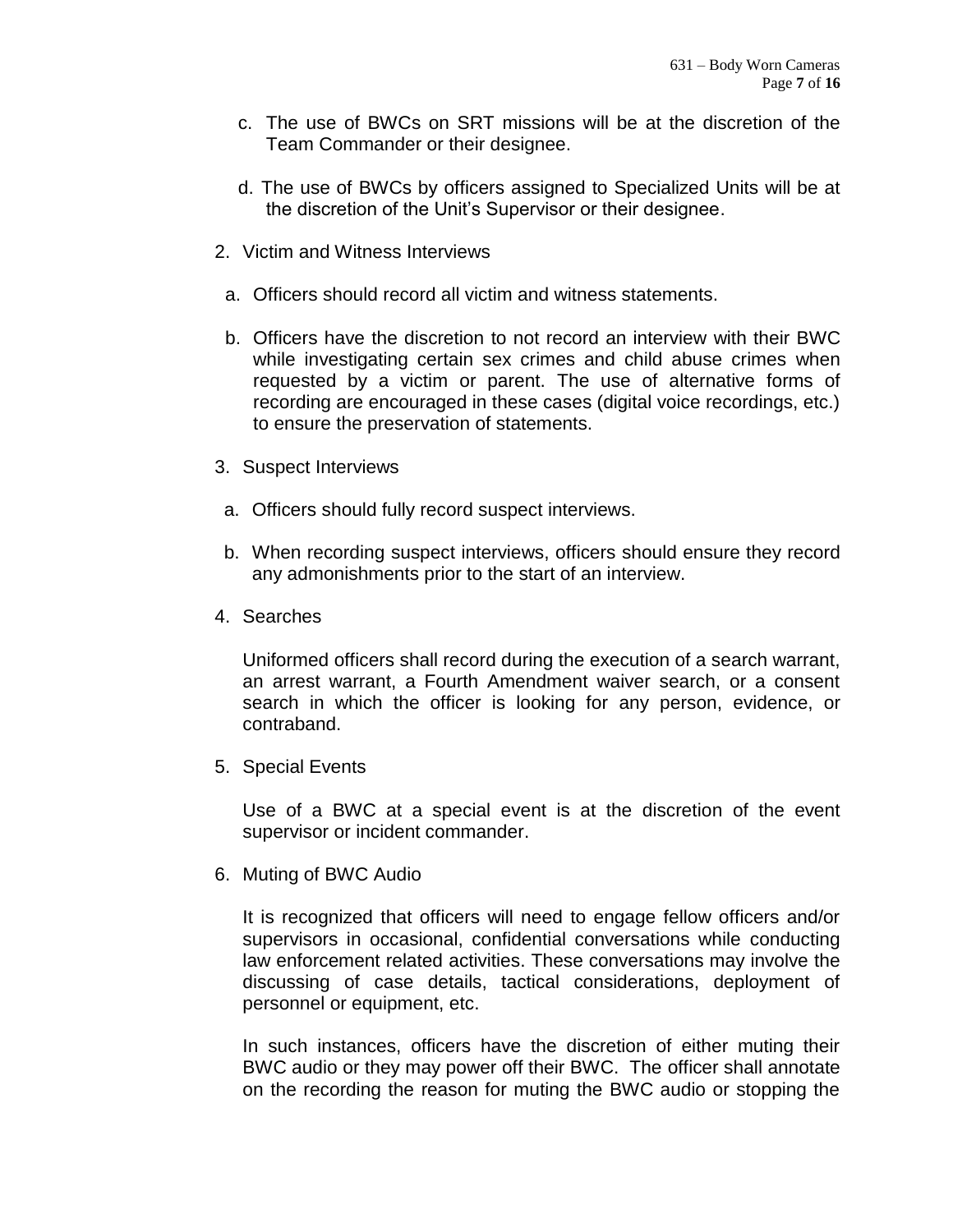recording prior to actually doing so. Upon the conclusion of such confidential conversations, the officer should annotate the video when the audio is either unmuted or the BWC is powered back on and in Event Mode. The officer should also document in their written report that the BWC was not recording during that particular event and the reason(s) why.

- I. When and Where Not to Record
	- 1. BWCs shall not be used to record non-work related activities.
	- 2. BWCs shall not be used to record activities such as pre-shift line-ups or other activities that are not related to a criminal investigation.
	- 3. BWCs will not be activated in places where persons have a reasonable expectation of privacy, such as locker rooms, dressing rooms, or restrooms. Enforcement contacts that occur in these locations are the exception.
	- 4. BWCs shall not be used to record Department administrative investigations.
	- 5. When possible, officers should avoid recording exposed areas of the body that could cause embarrassment or humiliation, such as exposed breasts, groin, etc.
	- 6. Officers shall not use BWCs to make surreptitious recordings of other department members.
	- 7. Cooperating individuals, as identified in Department Instruction 316, or undercover officers should not be recorded. Supervisors and officers must be vigilant while assisting undercover or task force officers when BWCs are in use, and must refrain from discussing any confidential information while recording. Any undercover personnel, cooperating individual, or other confidential information that has the potential to have been inadvertently recorded requires notification to the appropriate supervisor as soon as practical.
	- 8. Patient Privacy
	- a. As a general policy, officers should not record patients during medical or psychological evaluations by a clinician or similar professional, or during treatment. This includes during PERT interviews. Officers should be aware of patient rights in hospital settings. Officers should record a suspect, regardless of the setting, if the suspect's conduct is or has been violent or threatening to hospital staff, to PERT clinicians,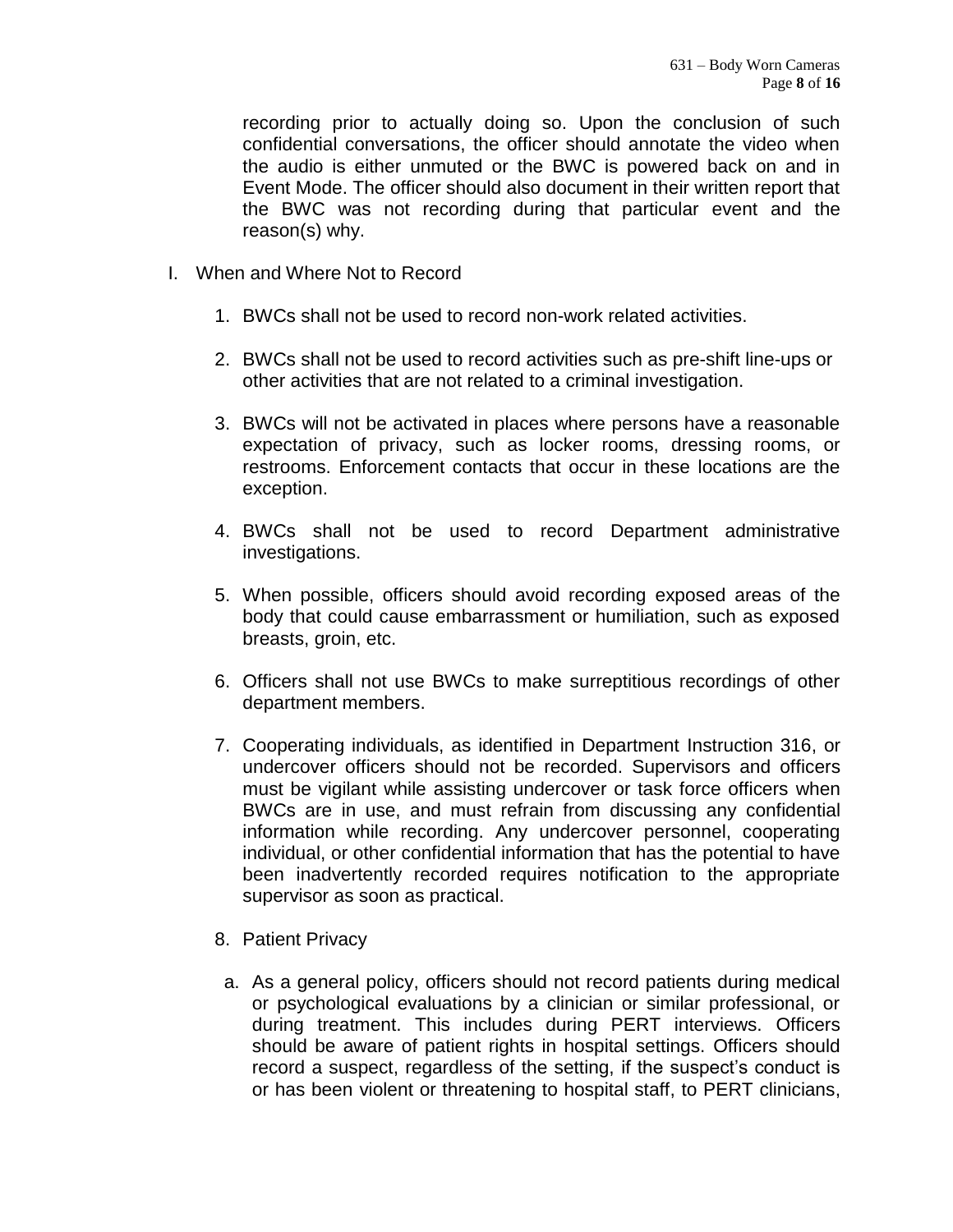or to law enforcement members. When recording in a hospital setting or other medical facility, officers should be careful to avoid recording persons other than the suspect.

- b. As a general policy, officers should not record while in a facility whose primary purpose is to provide psychiatric services unless responding to a radio call involving a suspect who is still present. Officers may record a suspect if the suspect's conduct is or has been violent or threatening to hospital staff, to PERT clinicians or to law enforcement members.
- 9. Officers should continue recording during the booking process at the La Mesa Police Department or other similar facility. While at County Jail Facilities, the officer should continue recording up until the prisoner's custody has been transferred to the custodial agency.
- 10. BWCs shall not be used during major crime briefings, tactical briefings, homicide briefings, and officer involved shooting scene walk-throughs or during a homicide scene walk-through.
- 11. Generally, officers should not record informal or casual encounters with members of the public. Officers should consider that recording people in some circumstances may inhibit sharing neighborhood information or developing strong ties between members of the community and officers.
- J. Documentation of Recorded Events

All recordings shall be documented in the appropriate report format, such as Crime Reports, Arrest Reports, Traffic Citations, Field Interviews, and when appropriate in Computer Aided Dispatch (CAD) incident history. All recordings shall be tagged with the appropriate incident number received from CAD.

K. Entering Metadata and Impounding Procedures

After stopping a recording, and as soon as practical, the officer should enter the proper metadata for the recording via Axon View on the BWC supporting device. The importation of recorded events from the BWC into Evidence.com is accomplished when the officer docks the BWC at a designated docking station. The importation of other forms of digital evidence utilizing Axon Capture is accomplished via secure cellular data transfer from the uploading smartphone directly to Evidence.com and also requires the proper tagging of metadata.

L. Accessing and Reviewing Impounded Digital Evidence

Digital evidence captured by a BWC is not all inclusive. The systems capture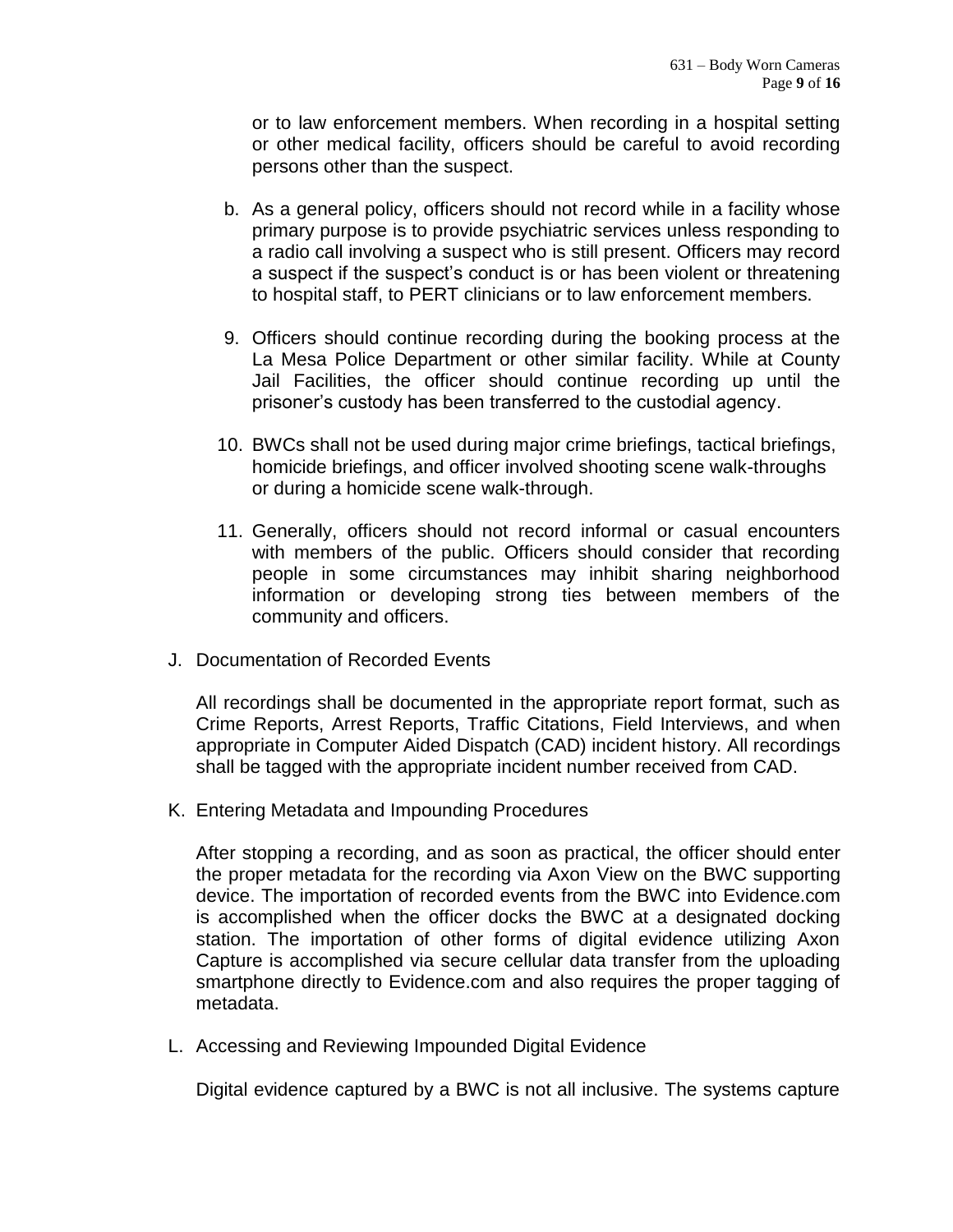a less broad and less detailed image than the totality of the human senses. An officer's recollection of specific details may be different than what is captured in digital evidence. Therefore, employees should review digital evidence prior to completing reports when necessary to ensure accuracy. Access to digital evidence is authorized as follows:

- 1. Employees with user permissions to Evidence.com may have unrestricted access to review their own recordings as a resource in preparing written reports or providing testimony in any criminal, civil, or administrative proceeding.
- 2. In instances where multiple officers are investigating the same event, those officers may share recordings inside Evidence.com for the purposes of conducting their official investigation. The sharing of evidence should only be for the purposes of completing that investigation, preparing subsequent written reports, or in preparation for testifying in any proceeding concerning that specific case. Such sharing of evidence shall be based on a right to know, need to know basis.
- 3. With the exception of a timely public safety statement, members who are involved in a critical incident shall be allowed to review their own recording(s) prior to giving a voluntary or compelled statement.

In the event that the recording of an officer involved in a critical incident is damaged, destroyed, or of poor quality; or in the event that any other officer's recordings offer a better perspective of the critical incident than that of the subject officer(s), all parties involved may individually be allowed to review all of the recordings associated with that incident prior to giving a voluntary or compelled statement.

- 4. Detectives are responsible for reviewing, updating, and tracking digital evidence associated with their assigned cases. Detectives are also responsible for sharing any new evidence with the District Attorney or other partner agency that is associated with their assigned cases. As used in this section, new evidence refers to any digital evidence not previously identified, collected, or otherwise shared in the normal processing of a case for submission to the District Attorney by the Business Office.
- 5. It is not the intent or practice of the Department to review digital evidence for the sole purpose of general performance review, for normal preparation of performance evaluations, or to discover policy violations. Digital evidence may be viewed by supervisors, or any member of the Department who is participating in an official investigation, or for administrative purposes that are limited to the following: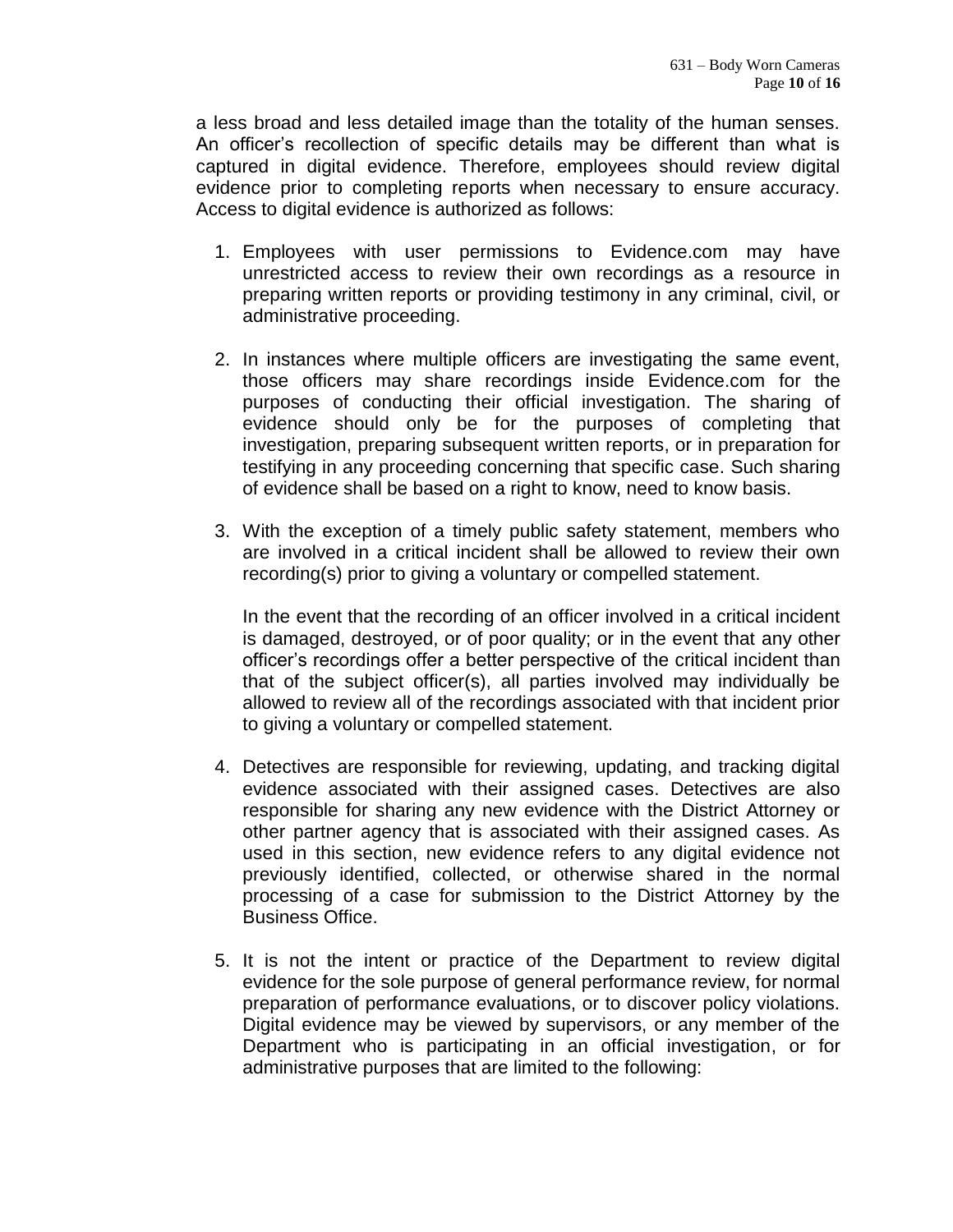a. Any incident in which a member of the Department is seriously injured or killed during the performance of their duties.

In situations where an officer is unable to provide information in the field due to any incapacitating injury, their camera system may be viewed by any on-scene officer for the purposes of gaining critical investigative information. Any officer who accesses BWC video in such a circumstance shall advise the appropriate supervisor of that access as soon as practical.

- b. Any incident involving the use of force other than verbal commands by a member of the Department which results in injury or death.
- c. Any in-custody death.
- d. Any police pursuit.
- e. When any member of the Department intentionally or unintentionally discharges a firearm at a person regardless of whether an individual is struck.
- f. When any member of the Department not involved in training intentionally or unintentionally discharges any Less-Lethal weapon system(s) at a person regardless of whether an individual is struck.
- g. Officer involved traffic collisions.
- h. Prior to the release of recordings in response to a proper legal request (Subpoena or other court order).
- i. In preparation for a civil deposition where the incident arises from the employee's official duties.
- j. When preparing to testify in a criminal, civil or administrative proceeding arising from the employee's official duties.
- k. For investigations undertaken by the Department, for the purpose of proving or disproving specific allegations of misconduct.

Note: For administrative proceedings, when digital evidence is used by the Department for the purpose of proving or disproving allegations of misconduct, only digital evidence relevant to the investigative scope shall be viewed and retained by investigators. Information relevant to the recordings viewed and seized as evidence by Investigators shall be documented as part of the chronological summary of any investigation undertaken by the Department.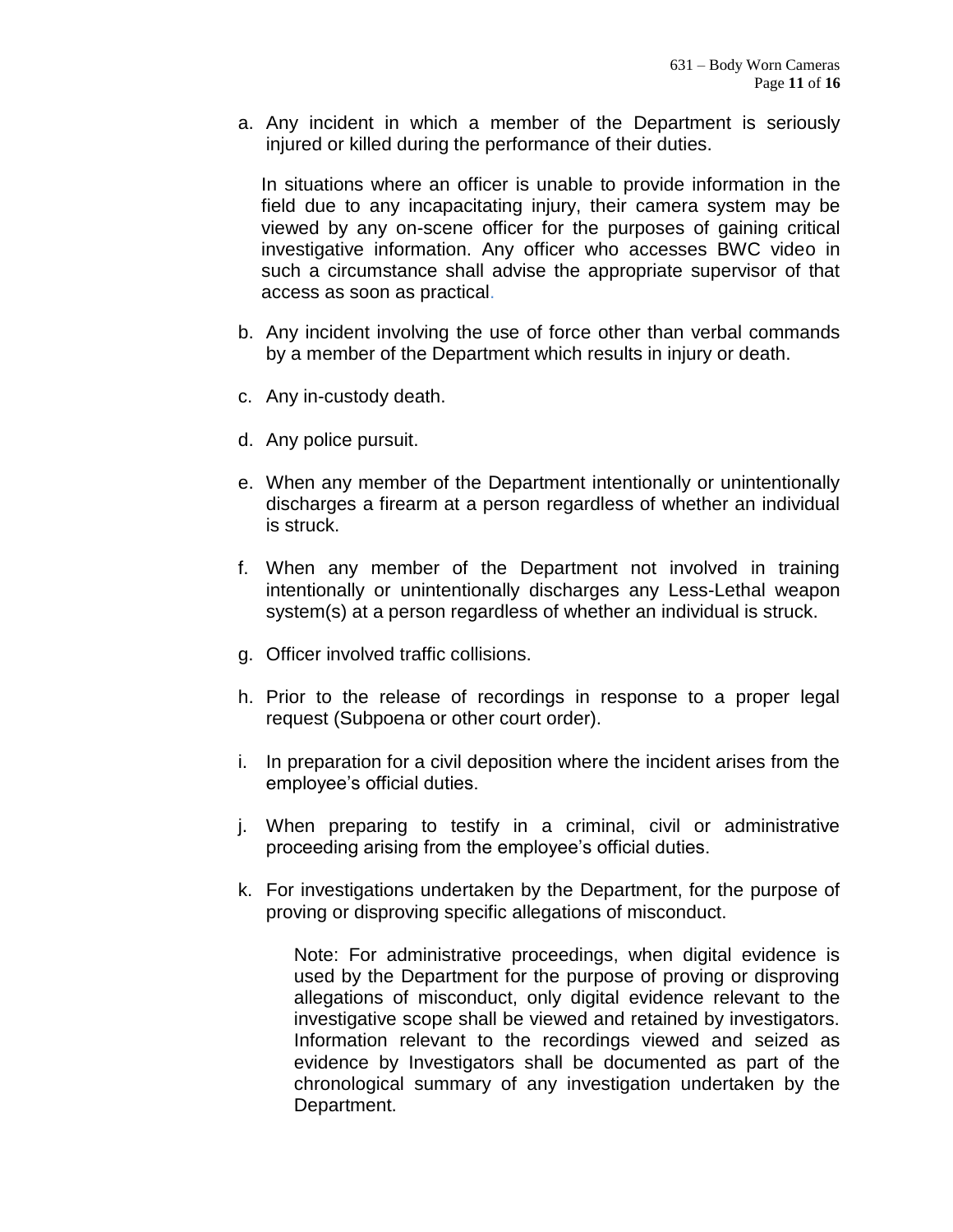- l. In the absence of a Watch Commander, or with Watch Commander approval, supervisors have the ability to immediately resolve citizen complaints by accessing relevant digital evidence in Evidence.com. Supervisors have the discretion to show relevant evidence to a complainant to assist in clarifying the complaint or resolving the complaint. Supervisors must add appropriate notes to the evidence file in Evidence.com regarding the complaint and its outcome. Supervisors must ensure that the incident number regarding the complaint is cross-referenced in each Evidence.com file that relates to that complaint.
- m. Employees assigned as a Community Services Officer, Police Services Technician, Crime Prevention Specialist, Crime Analyst, and/or Police Property Officer, who has been properly trained in the use of Evidence.com, may be granted access to the system for the purposes of completing their assigned duties as outlined in Rules and Regulations Section 2.0. Any access to digital evidence shall be for official Department business only. Any access to individual files in Evidence.com shall be annotated by the accessing employee stating the reason for that access.
- n. Supervisors are allowed access to relevant digital evidence for the purposes of nominating or recommending employees for service awards or commendations.
- o. In situations where there is a need to review digital evidence not covered by this procedure, the Chief or Police or their designee must approve the request. Each situation will be evaluated on a case by case basis. If approved, recordings shall not be shared with others without a legitimate professional interest in the case, and should be considered "need to know" content. Members without the "need to know" about the investigation, shall be prohibited from viewing the video without the express permission of the Chief of Police or their designee.
- M. Retention of Digital Evidence

It is the responsibility of the officer making the recording to affirmatively categorize recordings either on the BWC supporting device or in Evidence.com, based on the circumstances of the incident.

All recordings shall be retained for a period pursuant to Penal Code section 832.18(b)(5)(ii), and consistent with the requirements of the Department's retention schedule.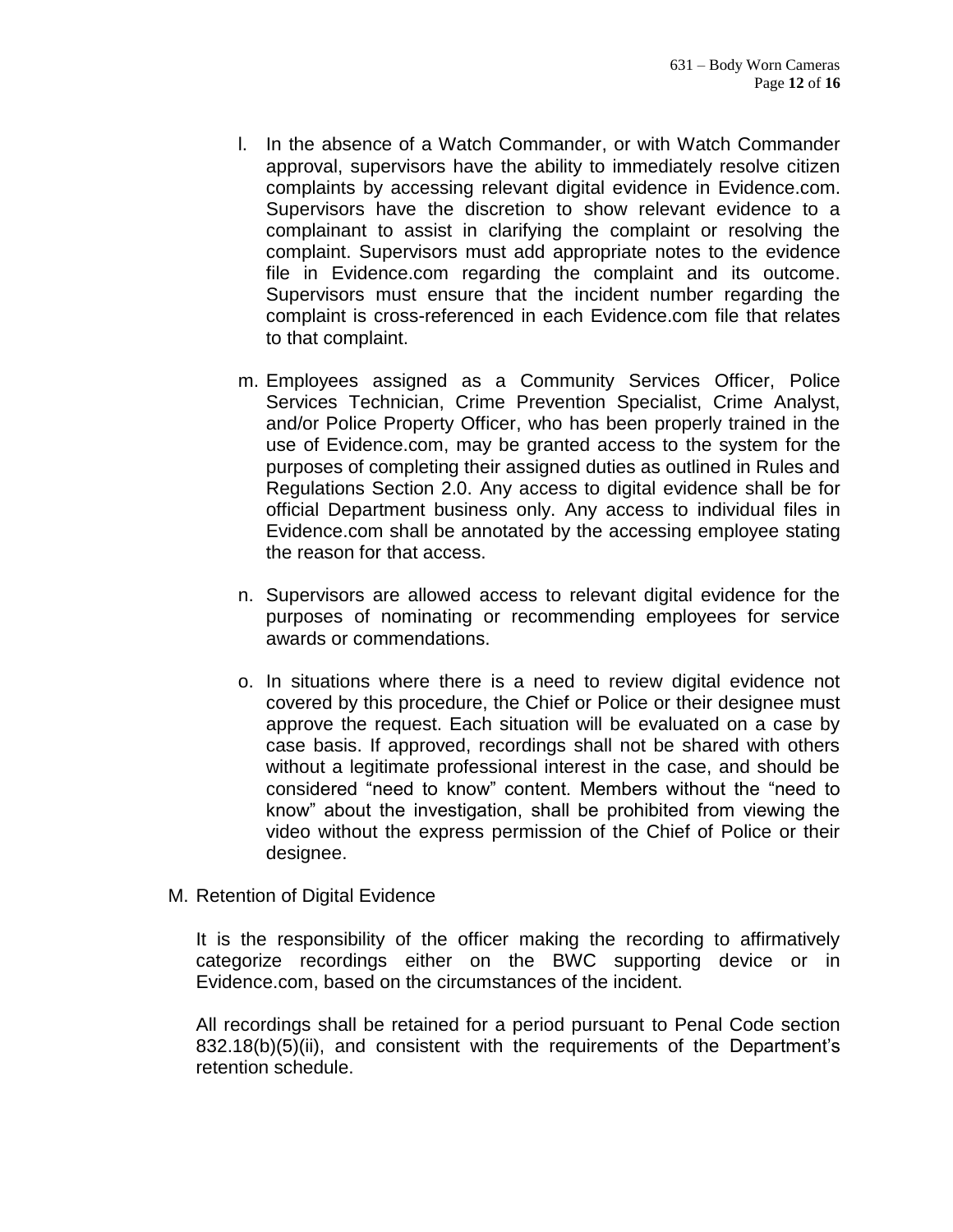All recordings related to any criminal proceeding, claim filed, pending litigation, or personnel complaint, shall be preserved until that matter is resolved/adjudicated, or is deleted in accordance with applicable laws and retention schedules, whichever period of time is greater.

The following retention schedule should serve as a guide; however, the BWC Program Administrator may extend the retention schedule of a recording based on the significance of the case as directed by the Chief of Police or designee.

- Homicides Permanent retention and all videos shall be copied to a backup media such as DVDs, memory sticks, etc. and logged into evidence in the property room.
- Officer Involved Shootings In the event of a death, permanent retention and all videos shall be copied to a backup media such as DVDs, memory sticks, etc. and logged into evidence in the property room. All other incidents not resulting in a death, twenty five (25) year retention.
- Felony Arrests Five (5) year retention.
- Criminal Investigations Five (5) year retention.
- Non-Criminal Investigations (Collision, Death, etc.) Five (5) year retention.
- Cases involving potential civil liability to the City Three (3) year retention.
- Field Interviews Three (3) year retention.
- All incidents where use of force is applied Minimum of two (2) year retention, unless superseded by a higher retention category.
- Misdemeanor Arrests Two (2) year retention.
- Traffic Citations / Infraction Arrests- Two (2) year retention.
- Contacts that do not result in citation or arrest, or routine incidents with no apparent evidentiary value – Sixty (60) day retention.
- Personnel Complaints / Internal Administrative Investigations In accordance with the guidelines set forth in Rules and Regulations 5.13
- N. Supervisor Responsibilities
	- 1. Supervisors shall ensure that officers equipped with BWCs use them in accordance with Department policy and procedures.
	- 2. Supervisors may assist the Program Administrator with routine audits. When assisting the Program Administrator with routine audits, those audits will be conducted by comparing the BWC activation log to the employee's daily activity log to ensure an officer is activating his/her BWC equipment in compliance with this policy. If necessary, a supervisor may review the BWC recording to ensure the compliance with this policy.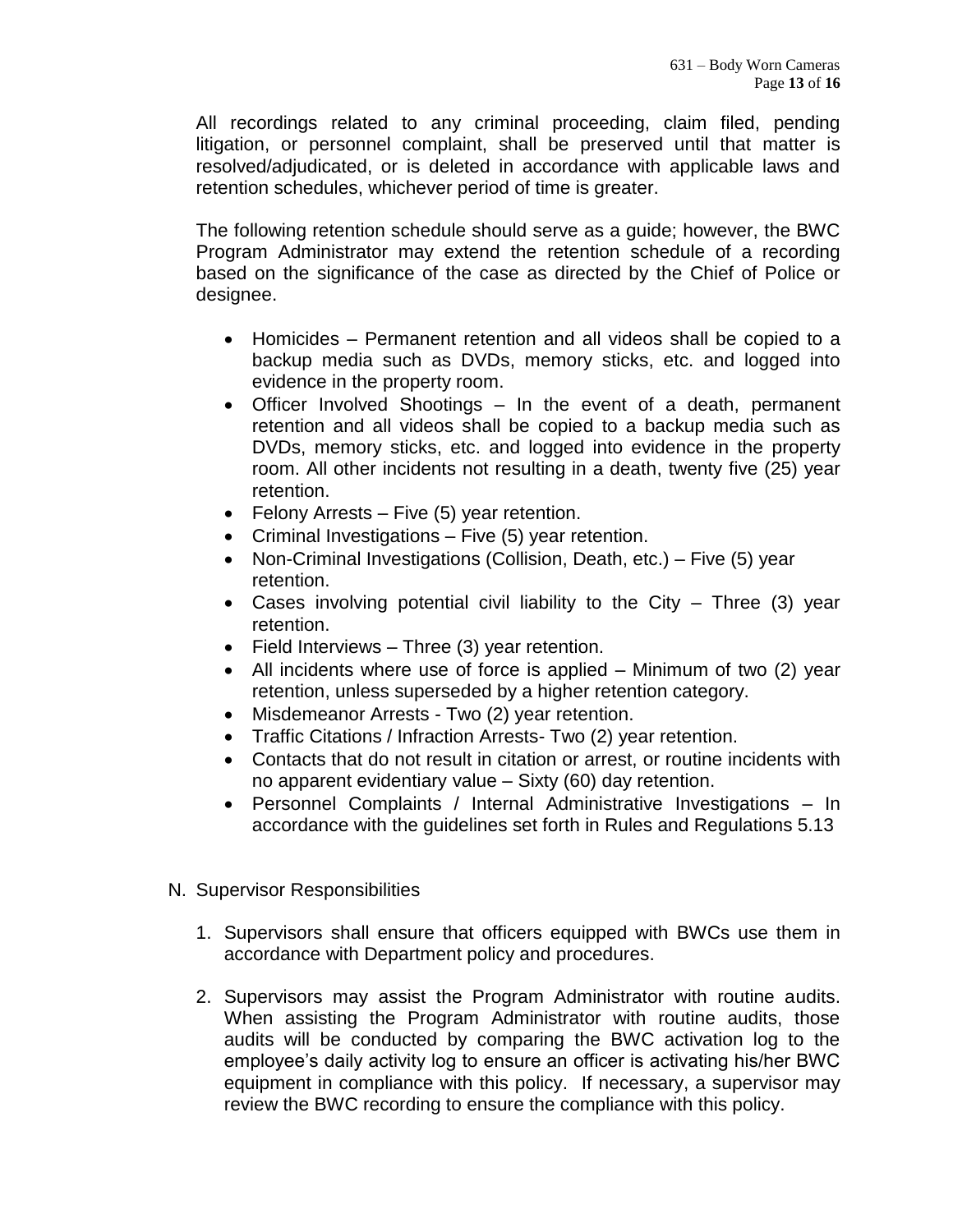These audits can be done on a random basis or a systematic basis by the officer's immediate supervisor or the program administrator. At least two (2) incidents for each employee will be audited during each calendar quarter. If the supervisor identifies a discrepancy, they will follow-up with the officer to determine the reason the videos submitted did not match up with the officer's number of contacts. If the supervisor is satisfied with the reason then no further action is required. If the supervisor feels a violation of this procedure occurred, appropriate action will be taken. Discipline resulting from any audit will be based solely upon the findings of noncompliance with the policy requirements for activation, which are revealed by the audit process.

If during the inspection, the supervisor determines that the officer's BWC is not functioning properly, the BWC will be immediately taken out of service for repair and/or replacement.

- 3. Supervisors shall ensure that videos related to critical incidents are uploaded to Evidence.com without delay.
- O. Discovery of Misconduct

Employees reviewing event recordings should remain focused on the incident or incidents in question and review only those recordings relevant to their investigative scope. If improper conduct is discovered during any review of digital evidence, the person who discovered the conduct in question shall notify a supervisor. Nothing in this procedure prohibits addressing policy violations.

P. Copying and Releasing Digital Evidence

Digital evidence captured by the BWC shall be designated by the Department as investigative records and are not subject to routine release through the requests via the California Public Records Requests Act (CPRA), the Freedom of Information Act (FOIA), or other non-court ordered requests for audio or video records.

Members shall not copy or release digital evidence without the expressed permission of the Program Administrator. Unauthorized copying or releasing of digital evidence may result in disciplinary action.

Pursuant to lawful and established processes, court personnel who are otherwise authorized to review evidence in a related case shall have authority to review a recording related to that case.

The Chief of Police shall have final Departmental authority in determining the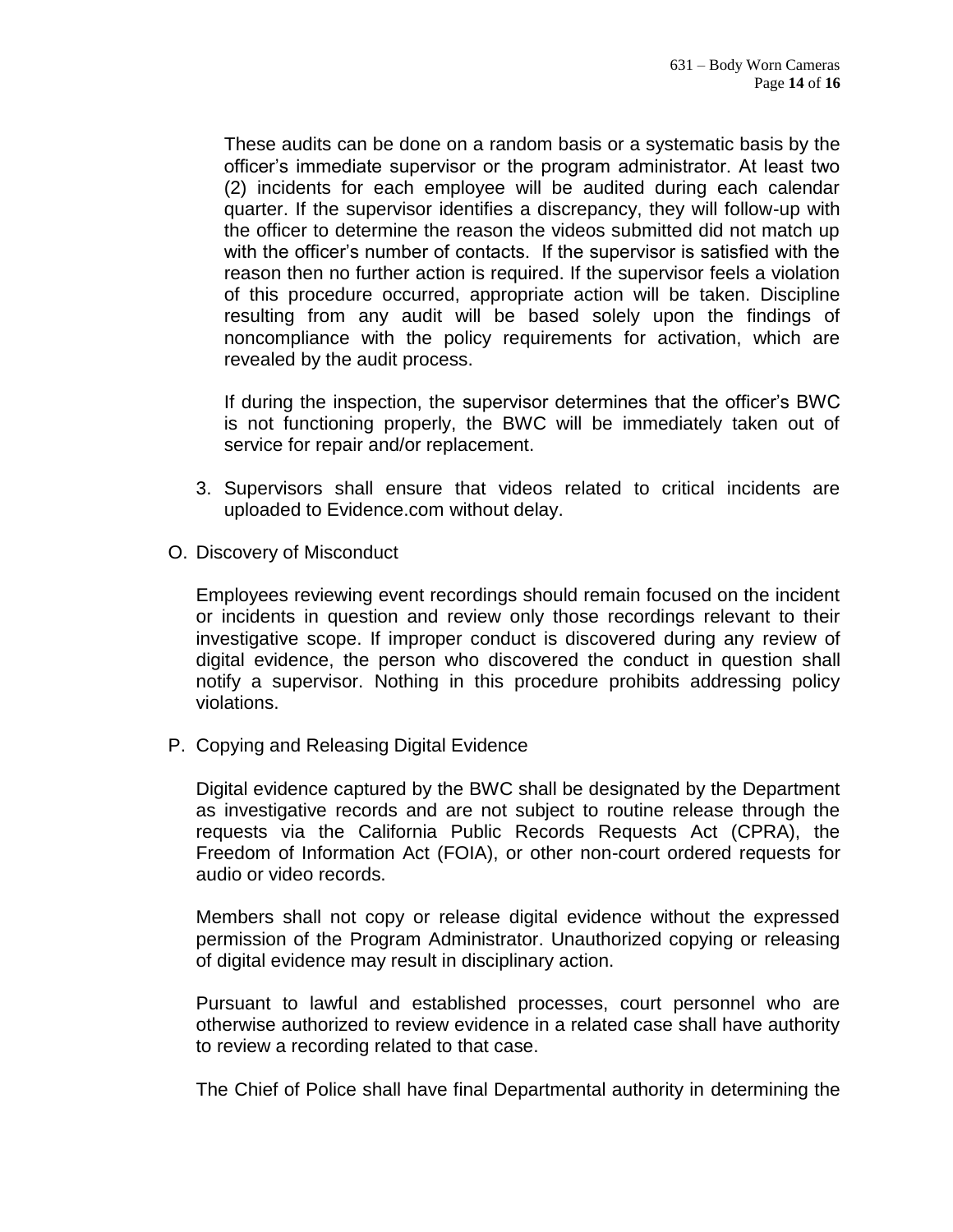release of copies of recordings when not otherwise required by court order, statutory authority or other lawful authority. All copies of recordings shall be reviewed and redacted accordingly by the Department's Custodian of Records prior to public release.

Q. Request for Deletion of Accidental Recording

In the event of an accidental activation of the BWC, where the resulting video is of no investigative value or evidentiary value, the recording officer may request that the BWC video file be deleted by submitting an email request with sufficient information to locate the data file to the Program Administrator. The Program Administrator will review the request and take appropriate action.

R. Use of Digital Evidence for Training Purposes

Officers and supervisors may find it useful, and are encouraged to review recordings of incidents in which they were involved when beneficial for the purpose of conducting a tactical debrief.

The review and use of such recordings for training purposes should be limited to incidents that have been previously adjudicated or depict an incident where no enforcement action was taken. Such training use shall not be disparaging or demeaning to members of the Department or the subjects of the recording.

If the recording is of a useful nature to the Department as a whole, the officer or supervisor should contact the Program Administrator and the Training Sergeant, who will review the digital evidence and determine the value of the incident for training.

- S. BWC Program Administrator Responsibilities
	- 1. Operation and user administration of the system to include deploying, maintaining and supporting the functionality of BWCs, peripheral devices/cables, video transfer devices (docking stations,) work station software, system settings, and other equipment related to the BWC program.
	- 2. Maintain a master inventory of the all associated BWC equipment, conduct an annual inventory and arrange for the warranty and nonwarranty repair of such equipment.
	- 3. The BWC Program Administrator will work with IT to maintain system security, network connectivity, server availability and storage availability.